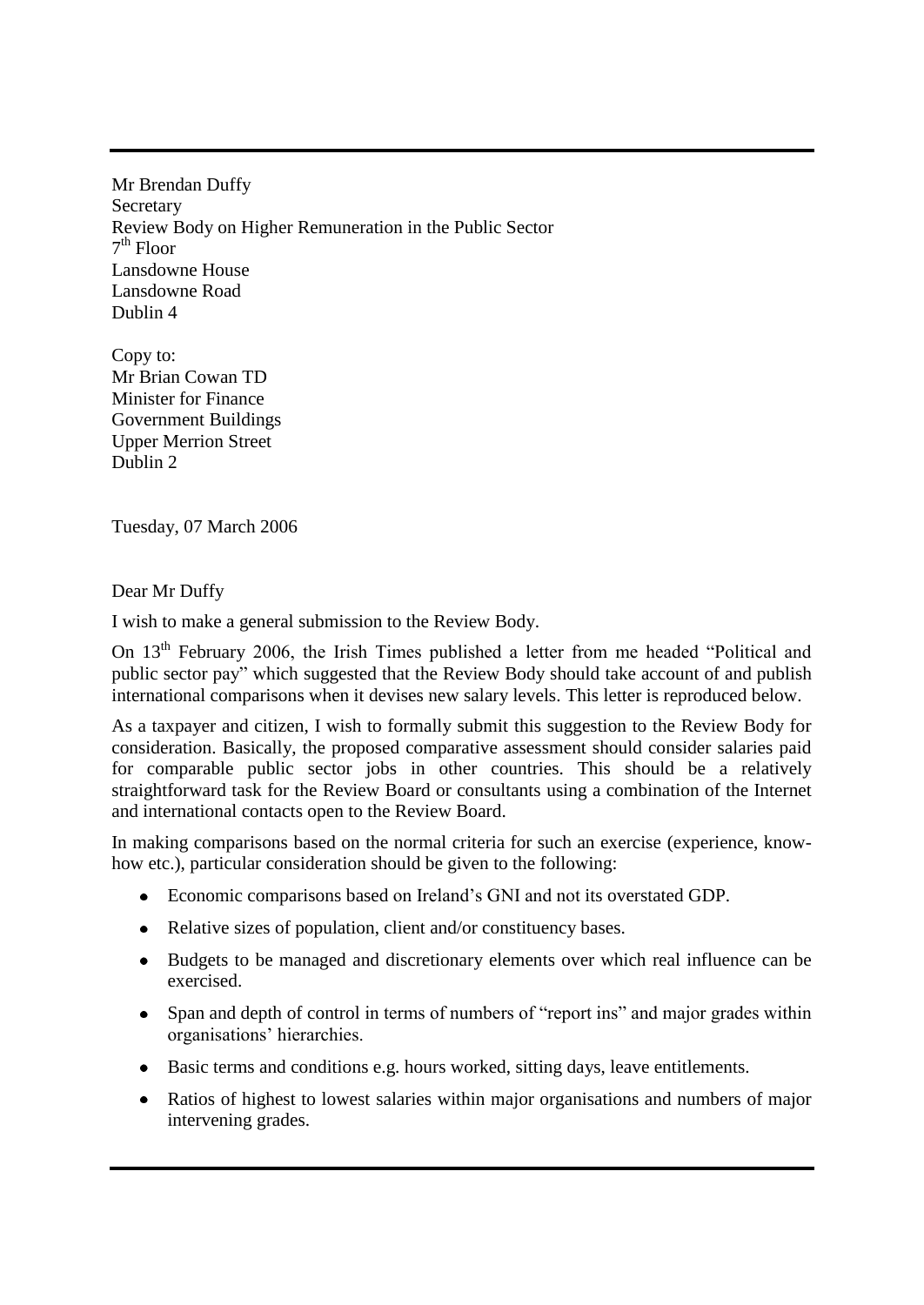- $\bullet$ Performance-related payments and their incidence as "normal" or "truly exceptional" payments.
- Basis for determining pension benefits e.g. service required, percentage of final pay and basis for increases (cost of living or linked to current pay).

I wish to respectfully suggest that, for the Review Body to do a professional job, such a survey is critical and its finding should be used, alongside domestic private sector comparisons, to help determine appropriate salaries for top public sector posts. Indeed, there a good grounds for suggesting that an international comparison would be far more relevant than any comparison with the private sector on account of the uniqueness of most public sector jobs and their isolation and insulation from "market" forces that apply within the private sector.

Finally, given that virtually all the data needed for the international comparison already exists in the public domain, the proposed study should be constructed so that, in the interests of accountability and transparency, the full results can be published by the Review Body. This will enable taxpayers to see for themselves that remuneration of our senior public servants is adequate, equitable and, by international standards, reasonably competitive.

Yours sincerely

\_\_\_\_\_\_\_\_\_\_\_\_

Copy of letter published by the Irish Times:

## Madam

The Government is continually emphasising the importance of competitiveness to the social partners as they start negotiations on a new national wage agreement. Are similar exhortations being made to the Review Body on Higher Remuneration in the Public Service which has just commenced a major review?

In the past, this Review Body made comparisons with the domestic private sector jobs but this time around it should also consider similar public sector jobs in other comparable economies. Much of the data required for this work is published on the Internet. But there are gaps. For example, to compare current salaries of British MPs and TDs, copious material can be found on the Westminster website but the Oireachtas website contains no relevant information. For the record and to illustrate the problem, TDs now earn between 2% and 9% more than their UK counterparts notwithstanding that the Dail meets for only about 60% of the sitting time of Westminster and TDs effectively serve only a quarter the number of constituents covered by MPs. Likewise, Irish Cabinet Ministers and Ministers of State earn between 1% and 5% more than their UK counterparts notwithstanding that they preside over a country that is no larger than some counties in the UK. Is it any wonder that the Irish information is hard to find.

If broader study confirms that other top-level salaries are also completely uncompetitive, the Review Body must confront the "appalling vista" of salary reductions to maintain competitiveness. Of course, they must take account of our recent economic progress. In doing so, it should also take cognisance of the fact that many key public services - health,